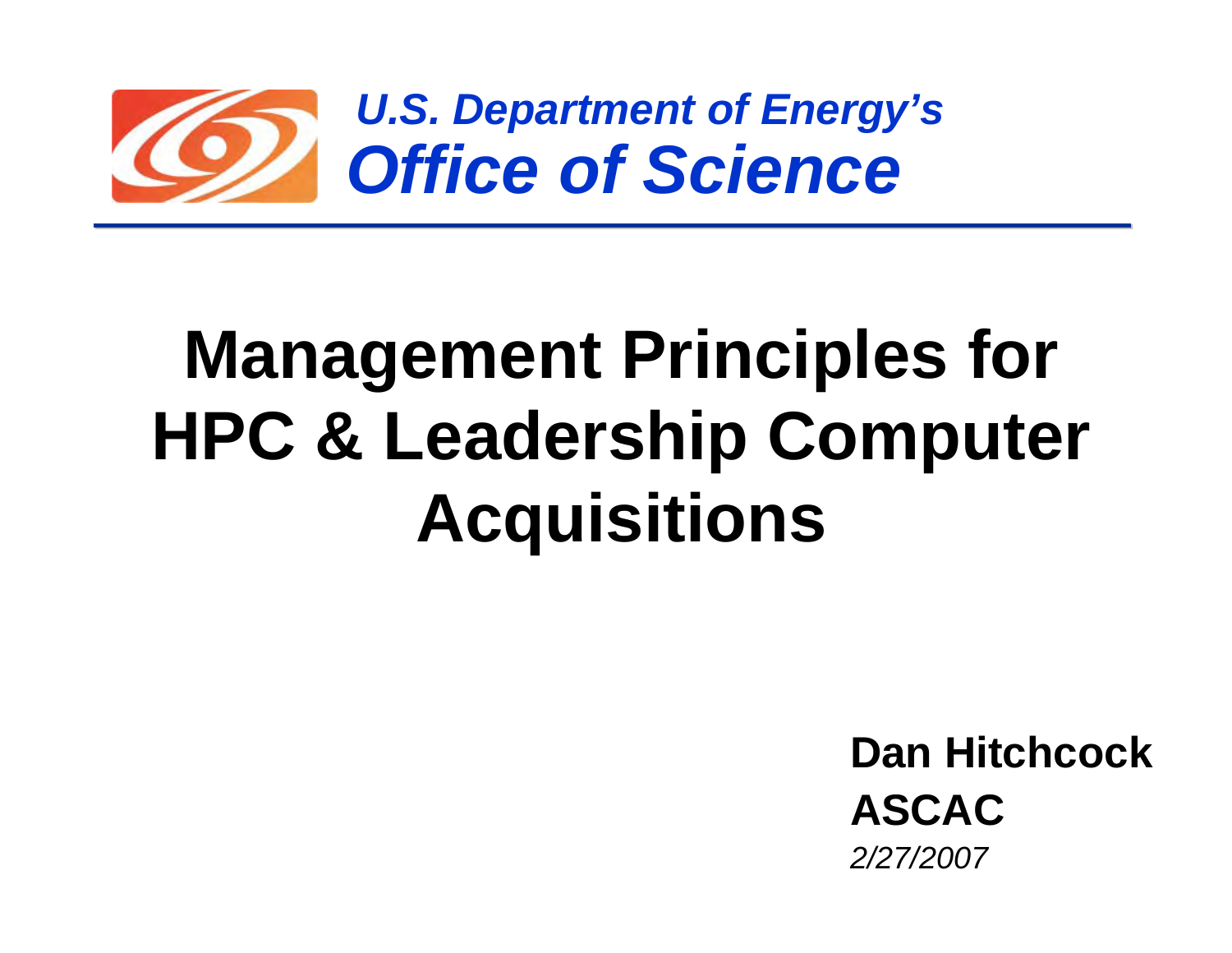

- Apply tailored set of formal project management principles to SC High Performance Computing Facilities:
	- **Formalize and document successful** existing best practices;
	- Share lessons learned;
	- **Manage risk;**
	- Fulfill DOE (Order 413.3) and OMB requirements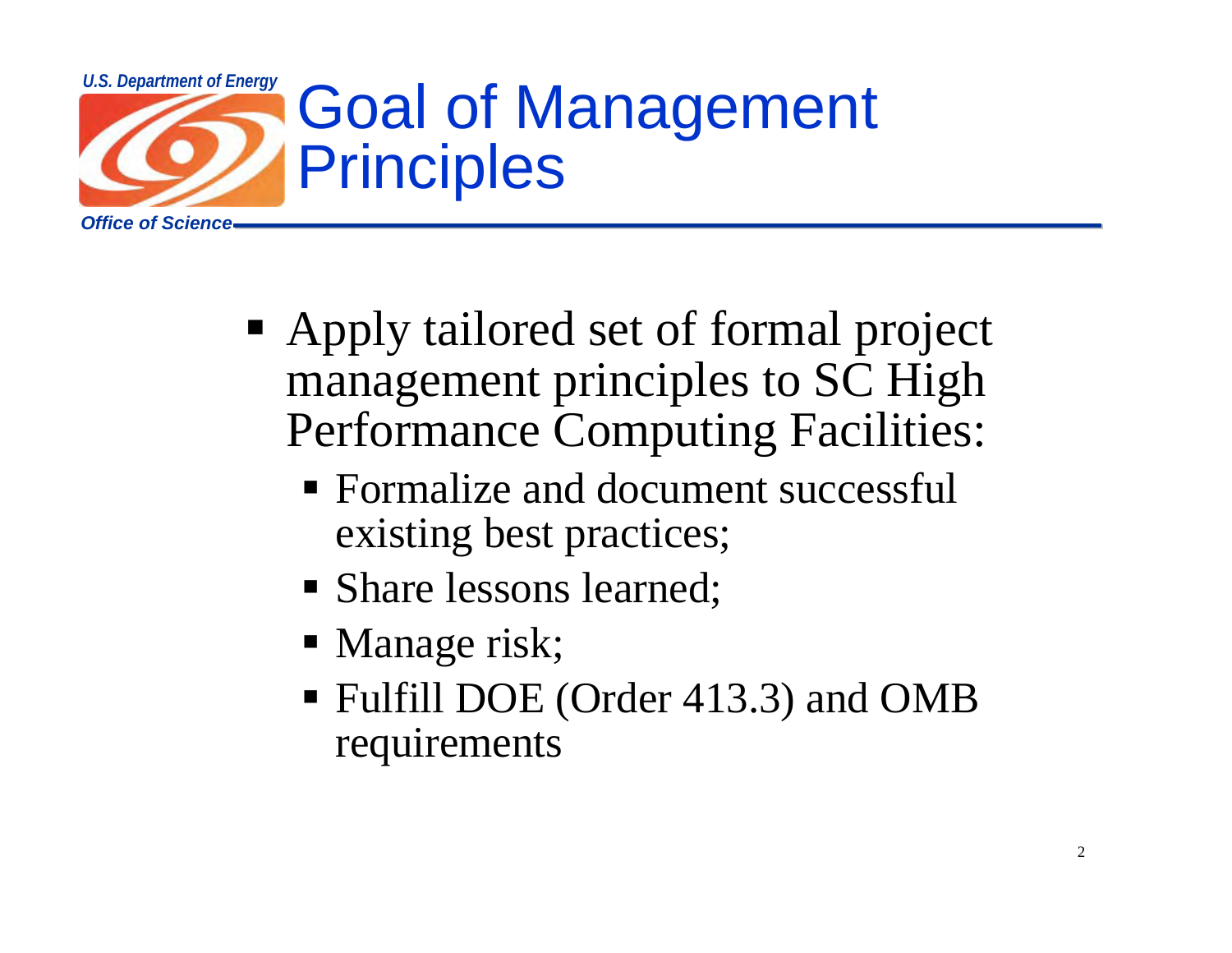

Ends)



Completion, (Earned Value Management Reporting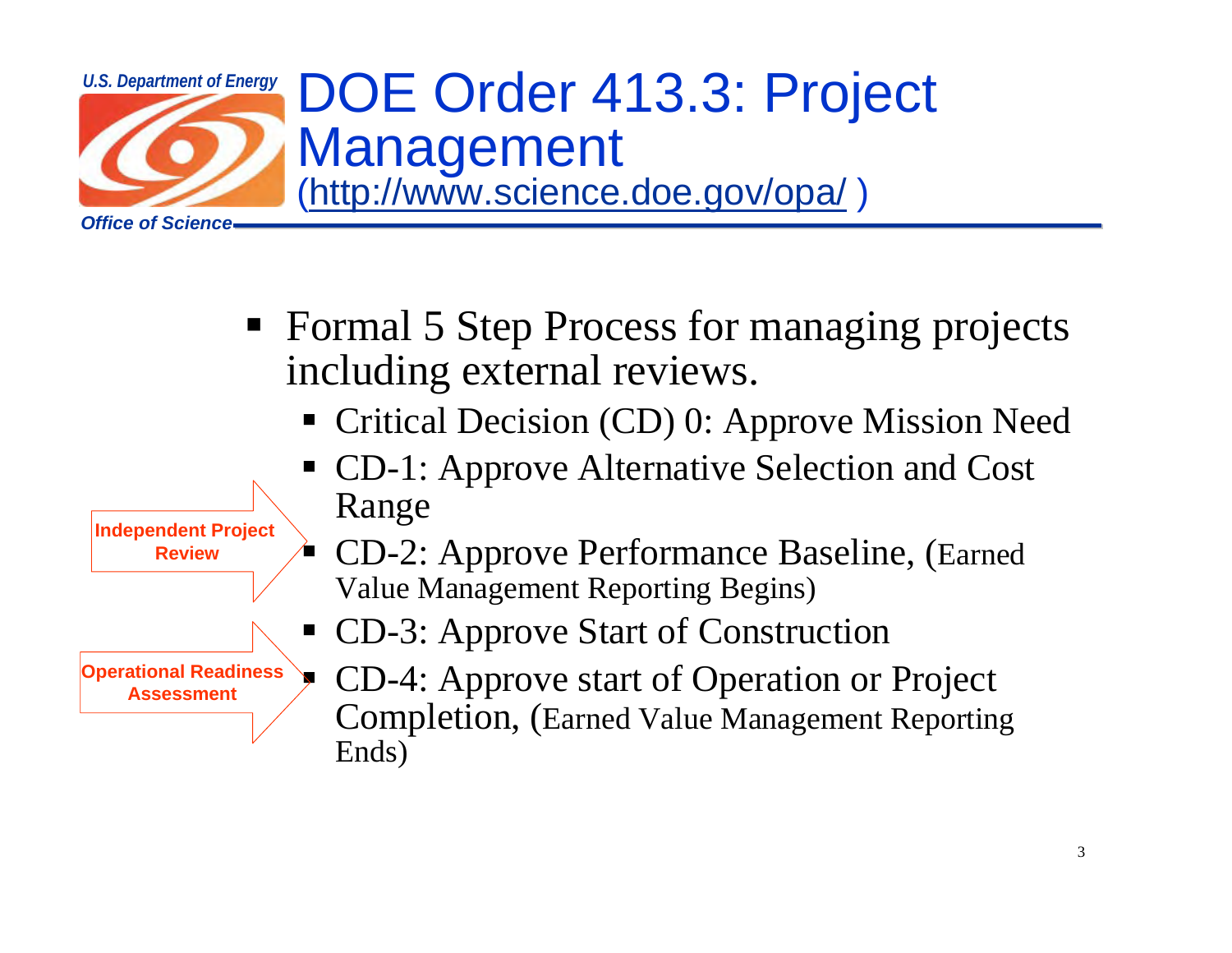

- High Performance Computing Facilities share many characteristics<br>with other Office of Science Facilities
	- Goal is to enable science by users who are mostly not employed by the facility;
	- **Scientific Projects chosen through peer** review;
	- Upgrades go through similar stages:
		- Justification/Planning
		- Acquisition/Site Prep/Acceptance
		- **Transition to Operations**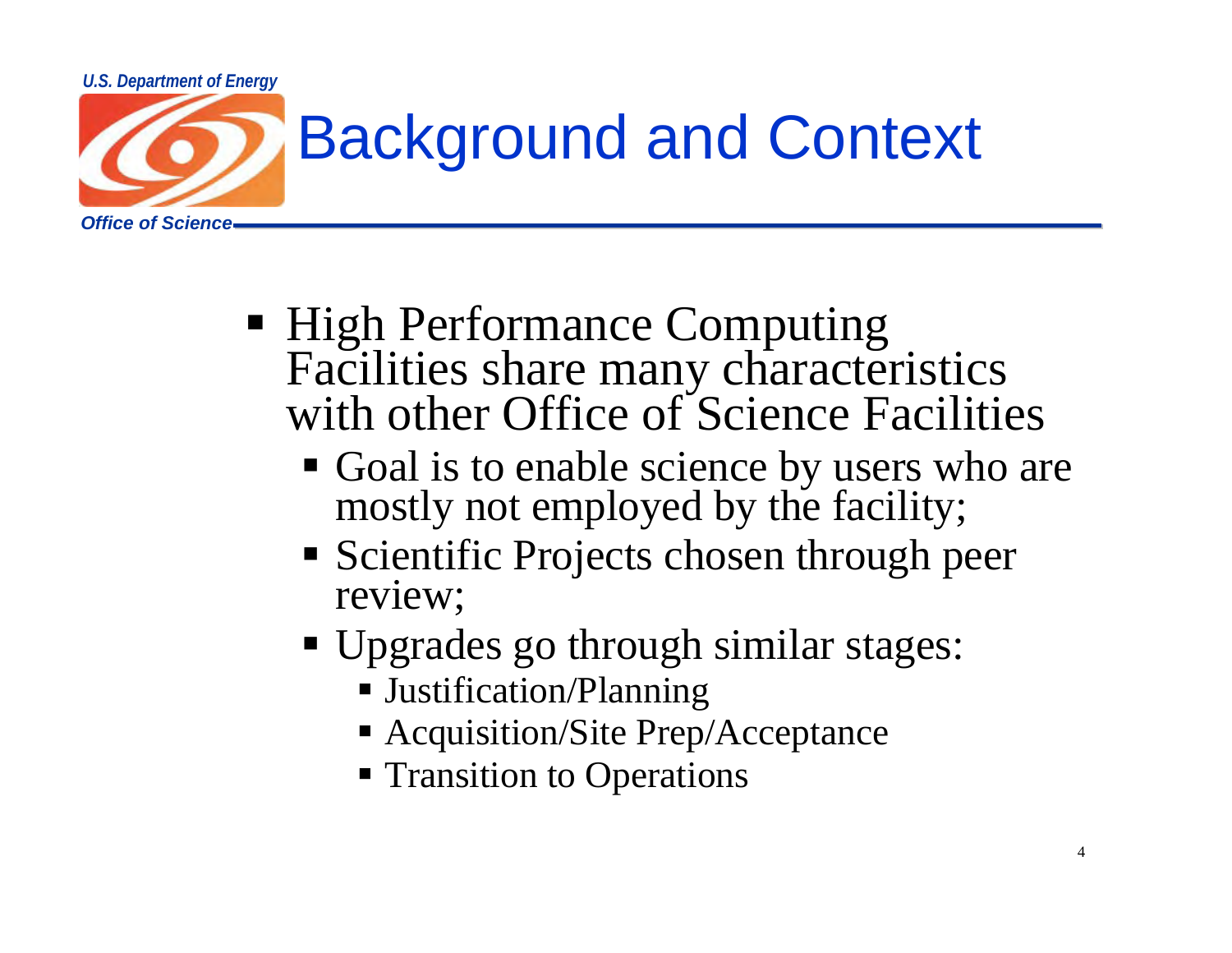

- **ASCR** (in collaboration with BER) has tailored project management principles. (http://www.sc<del>.doe.gov/ascr/ProgramDocuments/ProgDocs.html</del>)
- We have tested these principles through External reviews of OLCF and<br>ALCF and BER (MSCF at PNNL)
- Document reflects comments of reviewers from multiple federal agencies and multiple organizations within SC.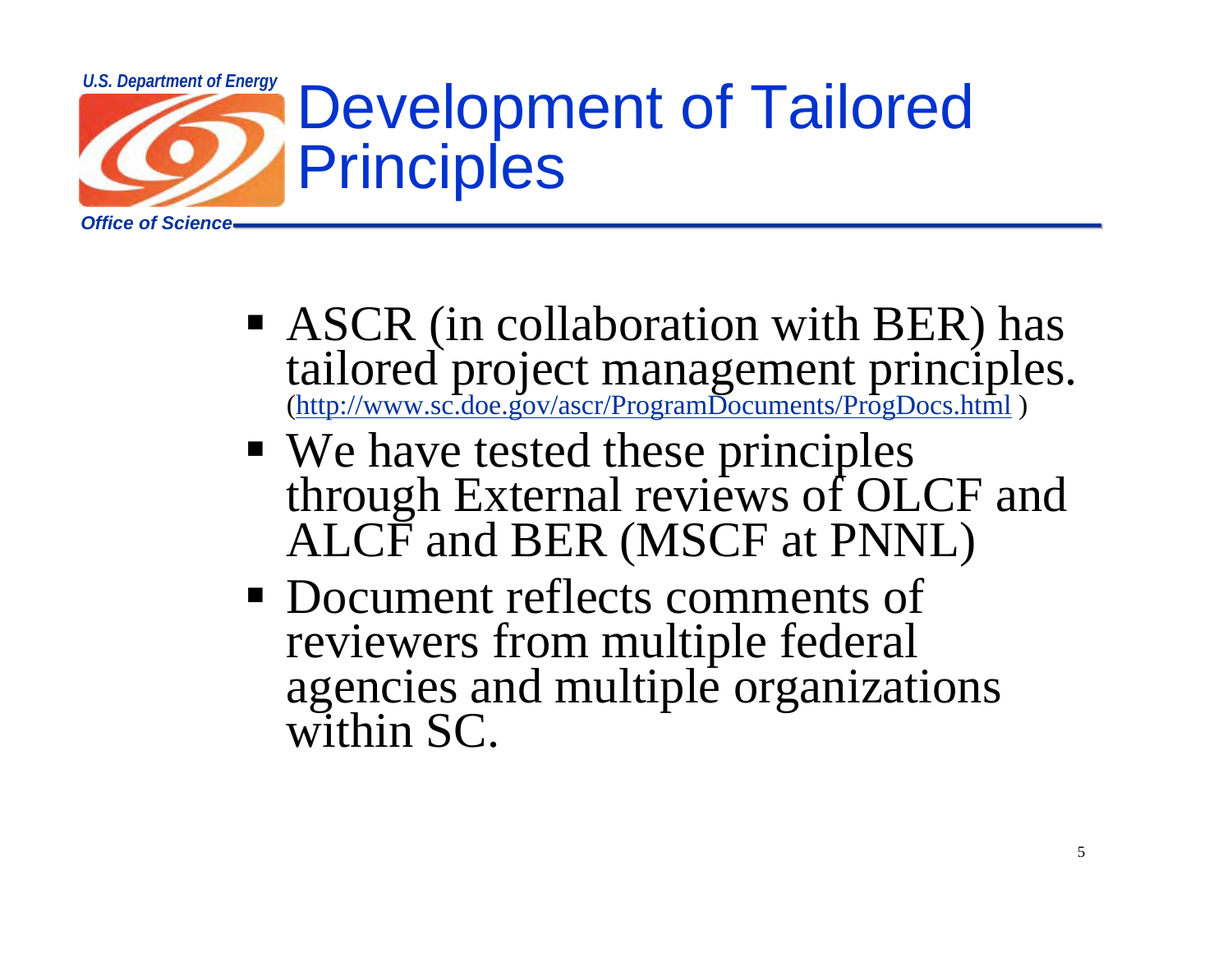

## Background and Context (2)

- **High Performance Computing** Facilities are different from other Office of Science Facilities
	- Time Scale for Upgrade is short (<2 yrs);
	- Upgrades occur frequently due to availability of improved technology and cost to maintain old technology;
	- Upgrades focused around firm fixed price contracts with computer vendors;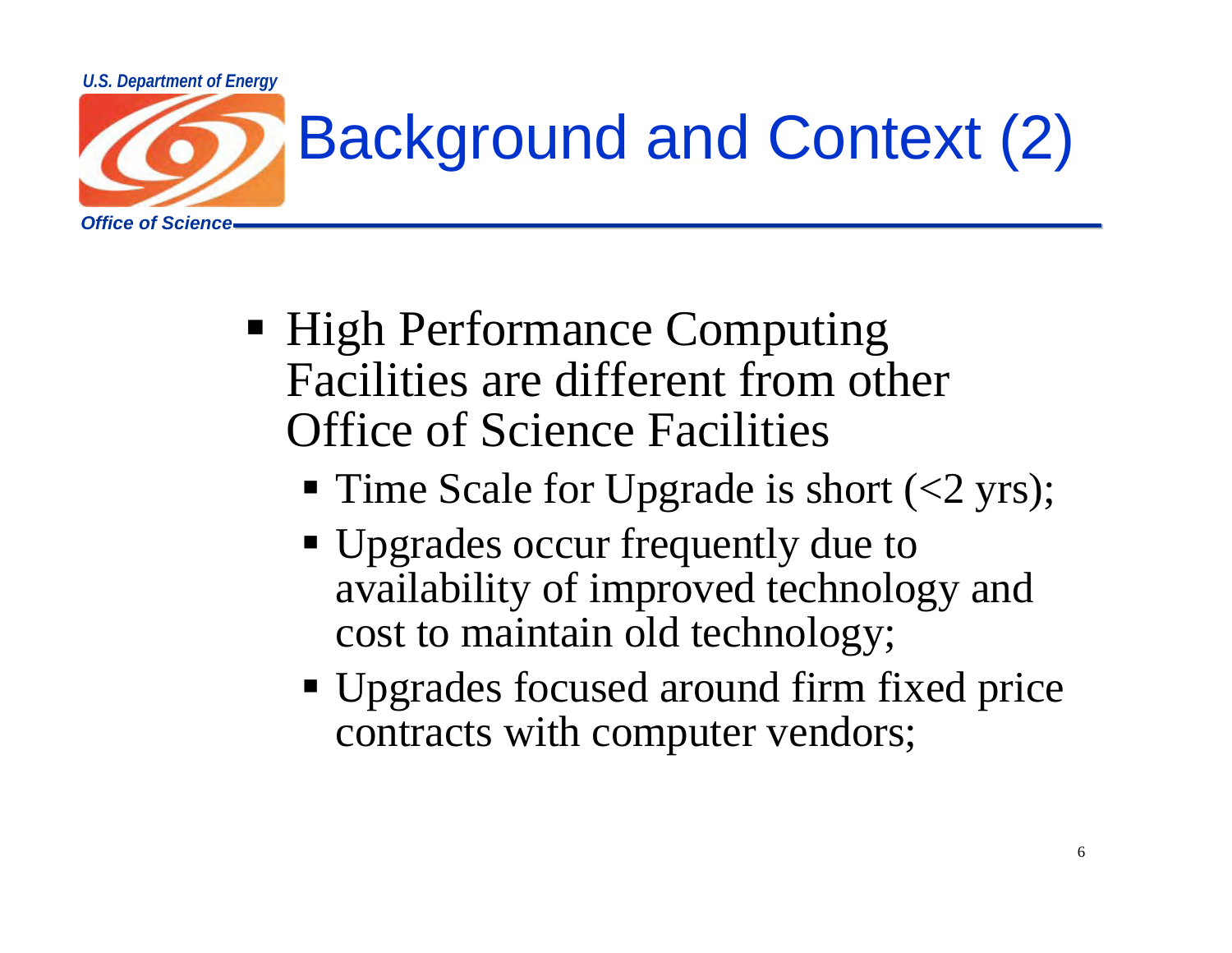

### Top Level Facility Timeline

*Office of Science*

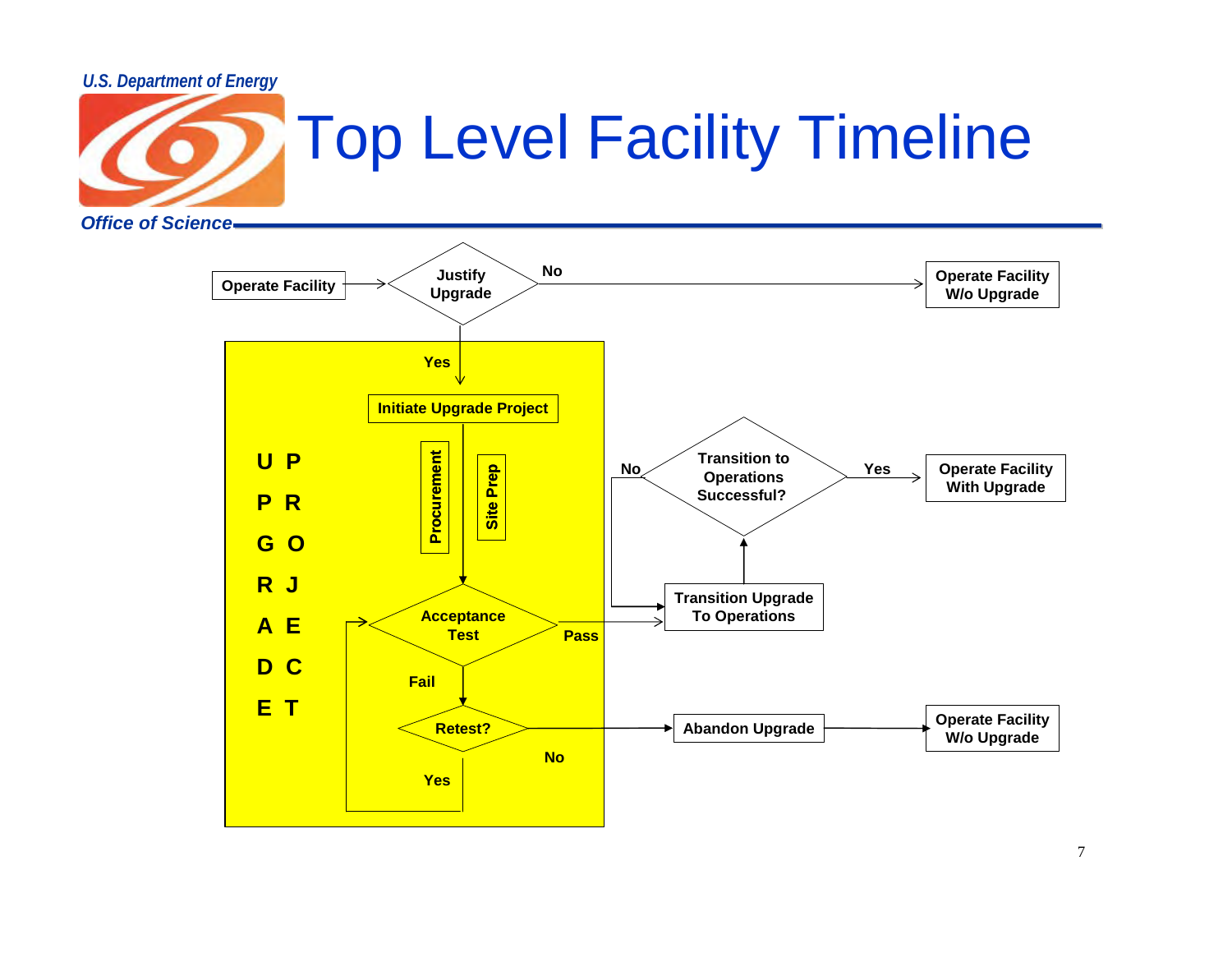

- Facility Operations including procedures for deciding when upgrade is needed:
- Each upgrade project has:
	- **Project Execution Plan**
	- **Acquisition Strategy**
	- Acceptance Plan
- **Project phase terminates at Acceptance of** Computer.
- Upgrade projects also have Transition to Operations plans but these are NOT part of the Project.